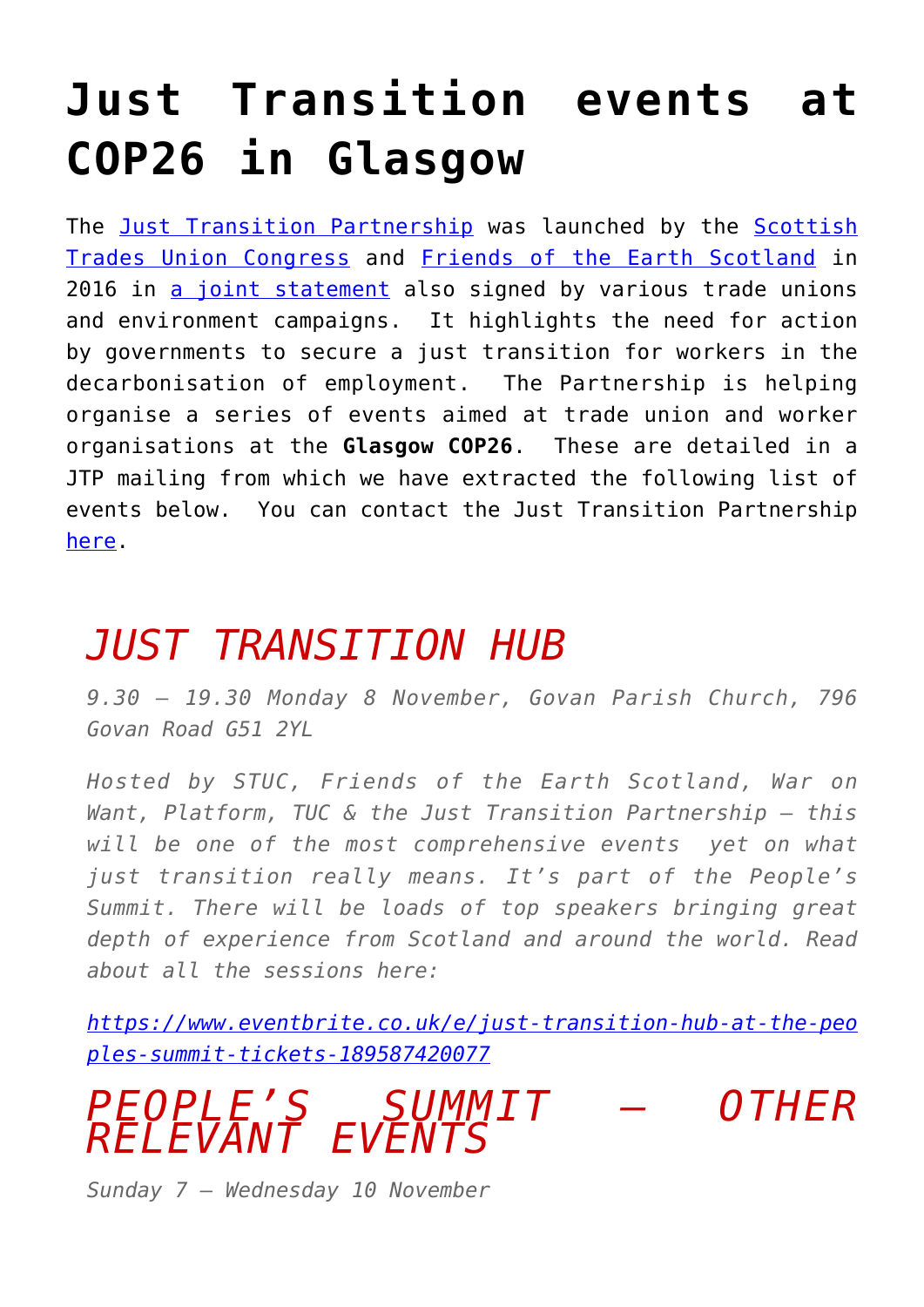*Among the other enormous number of other events there are many which are about specific aspects of the just transition. A few are listed below but you can do your own search of the programme by checking the just transition box on the left. You might also do a search using topics like 'climate jobs' or 'green new deal'.*

*See and search all events [Events – COP26 Coalition](https://cop26coalition.org/peoples-summit/)*

*GLOBAL DAY OF ACTION FOR CLIMATE JUSTICE 6 NOVEMBER:*

## *TRADE UNION BLOC ON THE GLASGOW MARCH – CLIMATE, JOBS JUSTICE*

*Assemble Kelvingrove Park: 11.30 pm March off: 12.45 pm Rally at Glasgow Green: 3 – 4 pm Saturday 6 November*

*The trade union and workers bloc of the march will be headed by an STUC banner: Climate:Jobs:Justice (you'll have seen that headline before!). To see where is the assembly point for trade unions, go to [Global Day of Action – STUC](https://stuc.org.uk/campaigns-and-events/campaigns/cop-26/global-day-of-action)*

## *OTHER EVENTS RELATING TO JUST TRANSITION*

- *Events supported by Scottish Trade Union Congress: [Public Events & Conferences – STUC](https://stuc.org.uk/about-the-stuc/events)*
- *Trade Unions for Energy Democracy: [TUED Events at COP26](https://docs.google.com/document/d/1CXHoJrVzyAWP_08Gf1EaMWRHZn-fkmnHPy4MeN9CC30/edit) [– Google Docs](https://docs.google.com/document/d/1CXHoJrVzyAWP_08Gf1EaMWRHZn-fkmnHPy4MeN9CC30/edit)*
- *Just Transition events at COP26 mapped by WWF 1 6 November: [Just Transition events at COP mapping –](https://docs.google.com/spreadsheets/d/16YBu3loLjZB_76hjPUAQ-uI1bqixuyxbj5jnSjsYvbQ/edit?pli=1#gid=0) [Google Shee](https://docs.google.com/spreadsheets/d/16YBu3loLjZB_76hjPUAQ-uI1bqixuyxbj5jnSjsYvbQ/edit?pli=1#gid=0)*

*Monday 1 November*